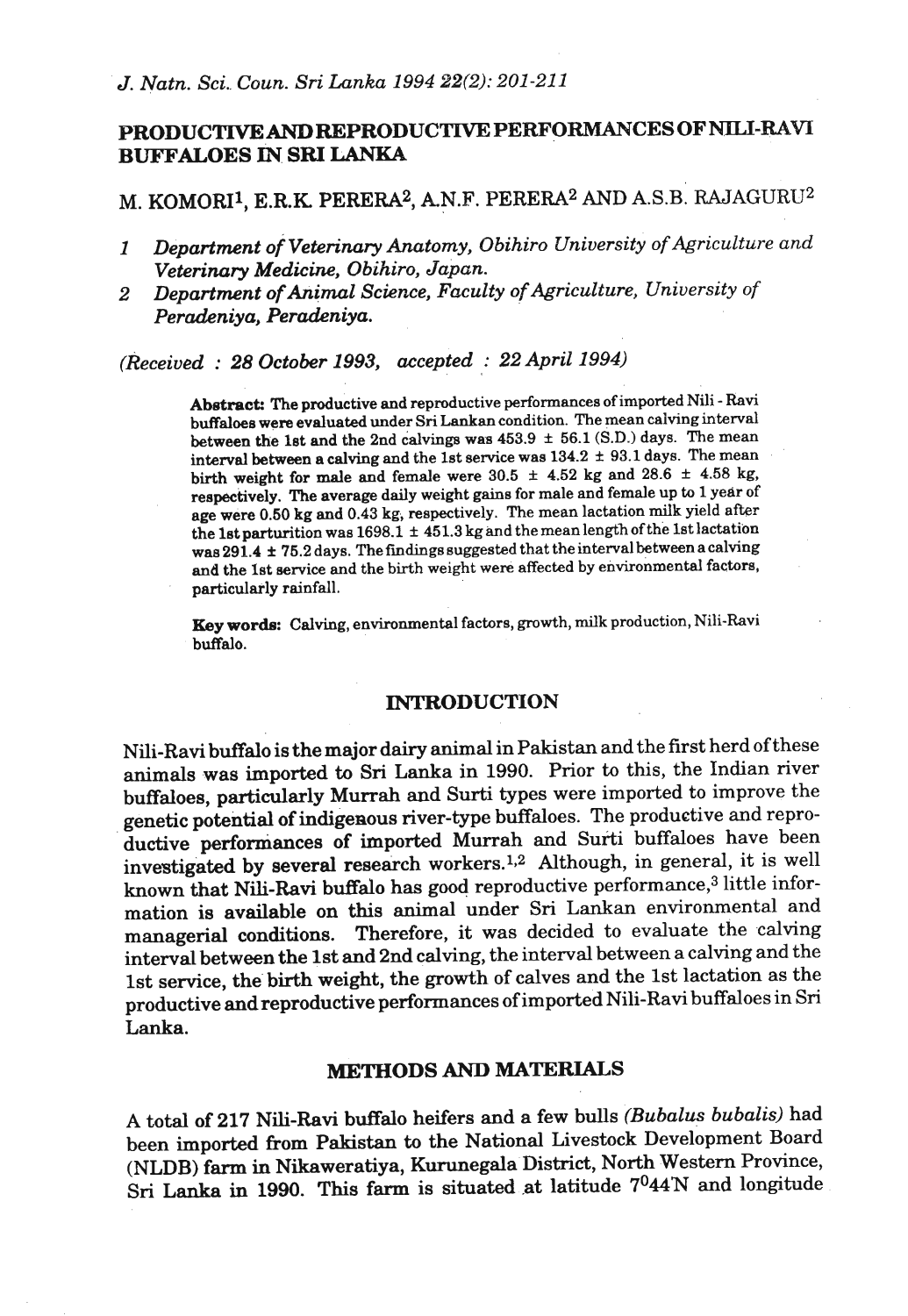80 $0$ 08 E. The elevation is about 100 ft above the sea level. Environmental data were obtained from the Department of Meteorology in Kurunegala District (latitudes  $7^{0}28'$  N and longitudes  $80^{0}22'E$ ). The mean minimum temperature was  $22.8$ <sup>0</sup>C and the mean maximum temperature was  $32.0$ <sup>0</sup>C. The mean humidity during daytime was 69% and during night time was 85% through out the year. The mean annual rainfall was 1411.6 mm and the difference in day length was 50 mins.

After birth, calves were weaned at 5d and separated in calf hatches for 2 months. Buffalo cows were hand-milked twice a day at 0300h and 1500h and were housed in a semi-covered shed. Water showers were provided to cool the animals during the hottest part of the day. Each buffalo cow was fed with a mixture of *Brachiaria brizantha, Brachiaria mutica,* and native grasses *ad libitum* and 5 kg/day concentrates (PRIMACOW FEED, Sri Lanka, Composition in gkg Fresh matter: 951 DM, 742 TDN, 137 DCP, 12.4 Ca and 10.1 P). After 3 months post-partum, buffalo cows were allowed to graze on the range and wallow for over 2h before milking at 1500h. Five stud bulls were maintained in this farm and 3 of 5 bulls were daily used to detect cows in oestrus. Females in oestrus were generally served naturally, but artificial insemination services were sometimes used.

Available records of imported Nili-Ravi buffaloes from April 1991 to April 1993 were used. The records indicating dates of calving were used to determine calving intervals. Data concerned with abortions or still births were excluded from the analysis because they were considered to be abnormal. The calving-to-1st service interval indicated the periods from the 1st or 2nd calving to the day when heat and the 1st service were observed. The calving-to-1st service interval was considered to be the post-partum anoestrus period between a calving and the 1st service. Data of the lactation milk yield and lactation length were collected only from the records of the 1st lactation. The lactation length of over 100 days was considered normal for the analysis of the lactation milk yield. The monthly body weight of calves until 12 months'of age were checked. Records of the weight loss due to infectious diseases, parasites and unknown reasons were excluded.

### **RESULTS**

### **Calving intervals**

The data for 29 calving intervals between the 1st and the 2nd calvings showed a mean calving interval of  $453.9 \pm 56.1$  (S.D.) days and 72.4% of all calving intervals were within a range of the mean  $\pm$  S.D. (398-510 d).

### **Calving-to-1st service interval**

The mean interval of 93 calving-to-1st service was  $134.2 \pm 93.1$  (S.D.) days. Table 1 shows the mean calving-to1st service interval in buffalo cows which had .calved in the different month. The longest mean calving-to-1st senrice interval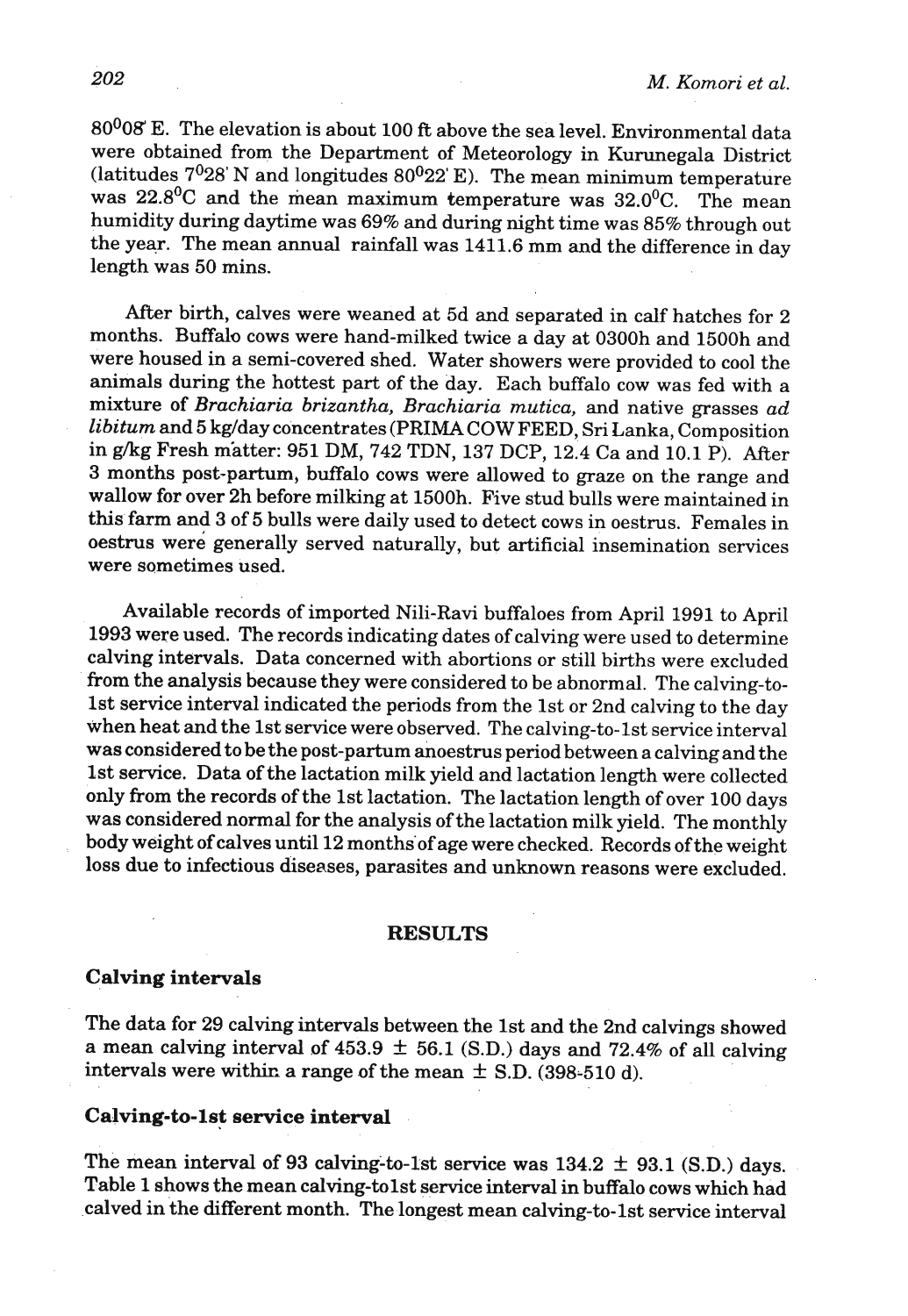# *Nili-Ravi Buffaloes* **203**

of 203.8 days was observed in females which had calved in March, while the shortest interval of 39.5 days was found in **January.** 

| Month     | Numbers calving  | Mean $\pm$ S.D. (days) |  |  |
|-----------|------------------|------------------------|--|--|
| January   | $\bf{2}$         | 2.5<br>$39.5 \pm$      |  |  |
| February  | 17               | 194.2 $\pm$<br>96.6    |  |  |
| March     | 13               | $203.8 \pm$<br>52.8    |  |  |
| April     | 5                | 91.5<br>$111.4 \pm$    |  |  |
| May       | 5                | 44.1<br>$90.4 \pm$     |  |  |
| June      | 5                | 101.8<br>46.3<br>土     |  |  |
| July      | 8                | $±$ 56.1<br>106.1      |  |  |
| August    | 12               | ± 101.2<br>153.9       |  |  |
| September | 9                | - 93.1<br>117.3<br>土   |  |  |
| October   | $\bf{6}$         | 93.3<br>120.5<br>$\pm$ |  |  |
| November  | $\boldsymbol{4}$ | $-20.6$<br>士<br>44.0   |  |  |
| December  | 7                | 40.6 $\pm$<br>10.4     |  |  |
| Total     | 93               | $134.2 \pm 93.1$       |  |  |

Table 1: The mean calving-to-1st service interval in- **Nili-Ravi buffalo**  cows in different months.

## Birth weight

The mean birth weight for 140 calves was  $29.6 \pm 4.64$  (S.D.) kg when both sexes were included. The range was between 20kg and 41 kg. The mean birth weight for 75 male and 65 female calves was  $30.5 \pm 4.52$  (S.D.) kg and 28.6  $\pm$  4.58 (S.D.) kg, respectively. The monthly distribution of the mean birth weight is shown in Table 2. Birth weight was highest in December, and lowest in October.

## Growth of calves

Figure 1 shows the changes **in** mean body weight and daily weight gains of both sexes at different ages. Compared to females, the males were always heavier from birth up to 1 year of age. The mean body weight at 1 year of age for males and females were  $211.2 \pm 25.4$  (S.D.) kg and  $187.2 \pm 31.9$  (S.D.) kg, respectively. The mean weight gains for males and females were 0.50 kg/day and 0.43 kg/day, respectively, up to 1 year of age. The mean daily weight gains of both sexes increased from the birth to the 3rd month, temporarily decreased for subsequent 3 months and increased from the 7th month to 1 year of age **again.** Calves were classifiedinto 2 groups. One group was less than 29.6 kg(the mean birth weight) and another group was more than 29.6 kg. The changes of body weight at different ages were shown in Figure 2. The heavier group at birth always grew better than the lighter group.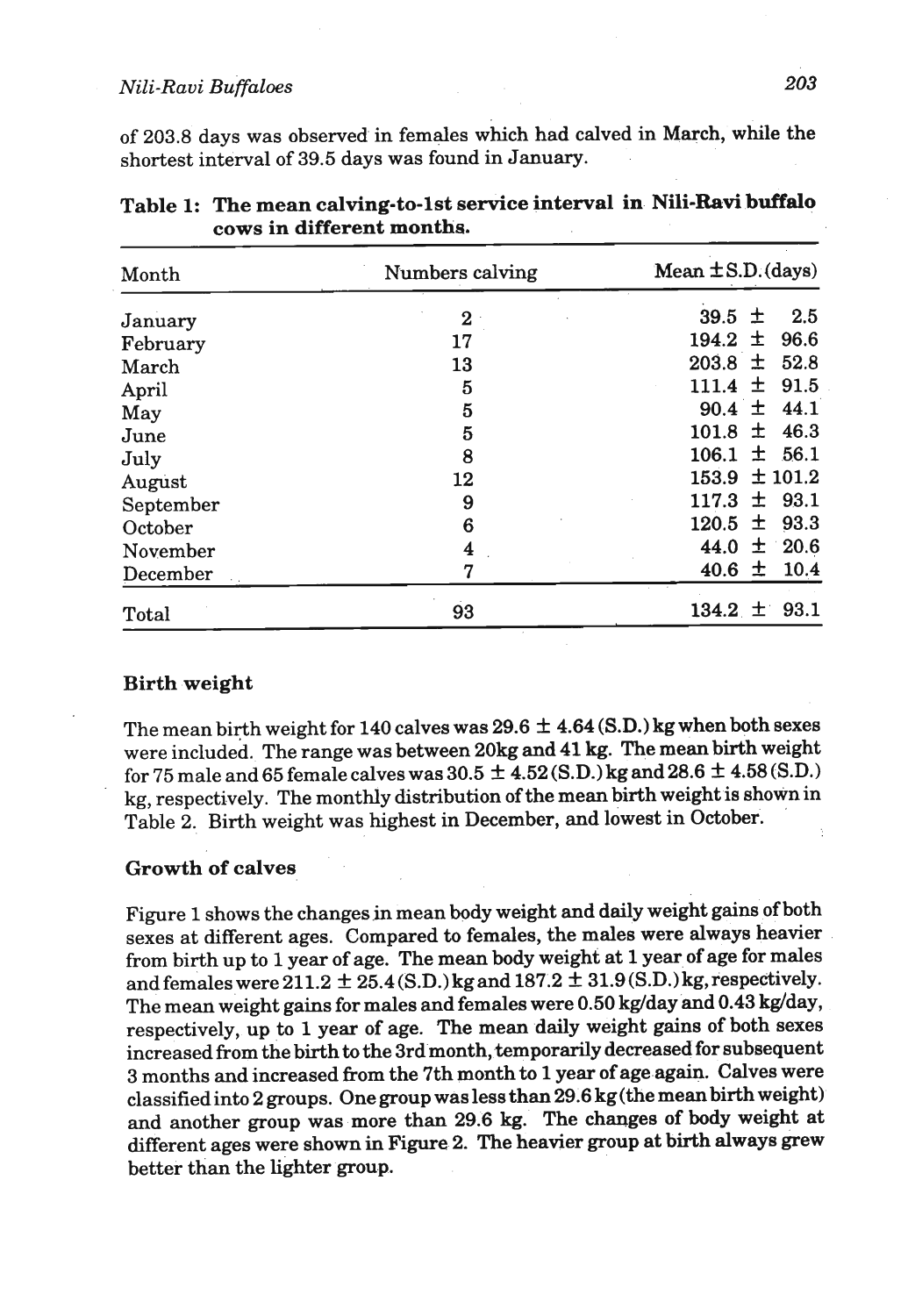

Figure 1: The comparison of the body weight of male and female (kg) andweight gains per day of both sexes (kg/day) at the different age up to 12th month in Nili-Ravi calves.



Figure 2: The comparison of the body weight (kg) of 2 groups classified by the average birth weight (29.6 kg) at the different age up to 12th month in Nili-Ravi calves.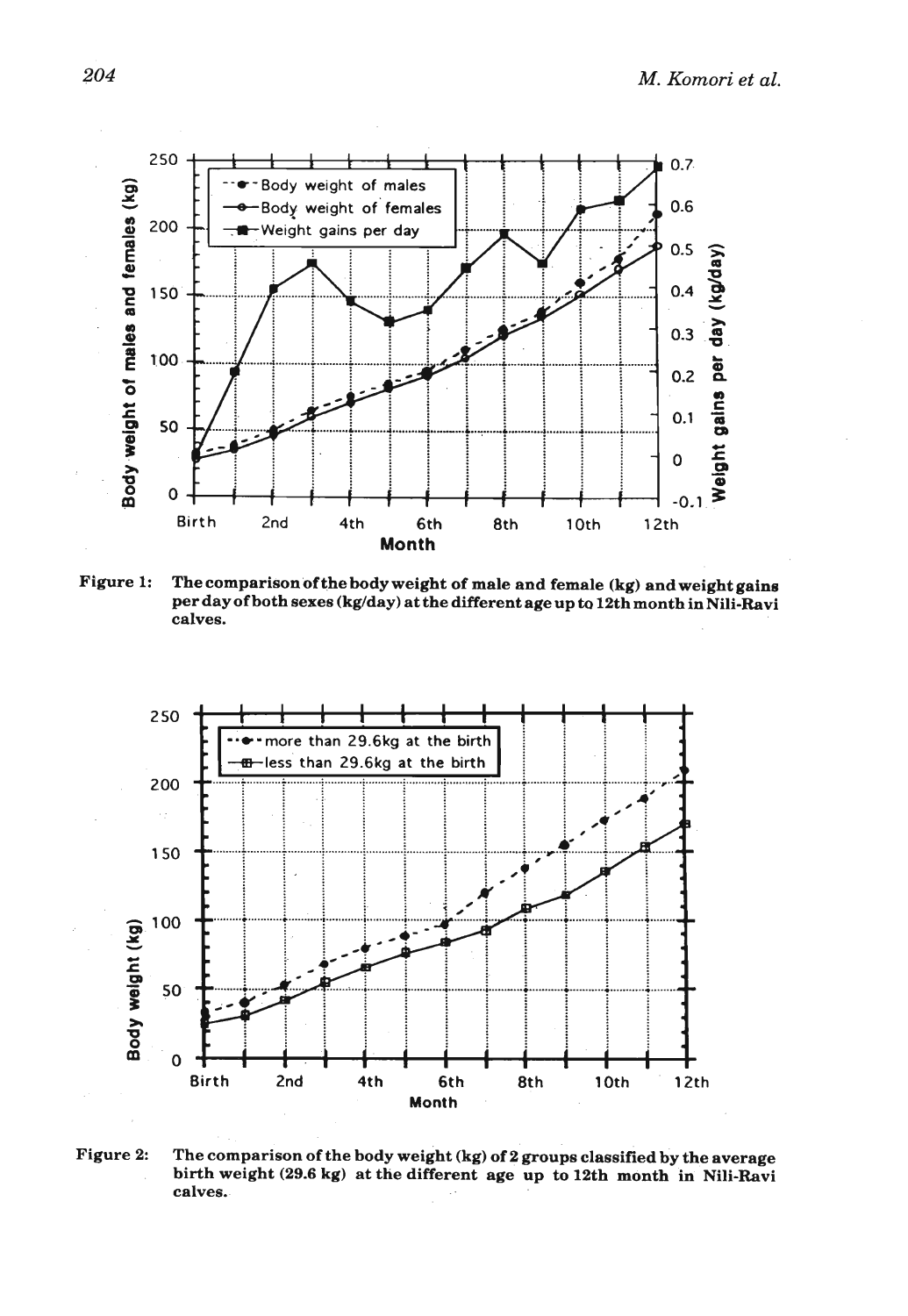| Month     | Number of births | Mean weights $\pm$ S.D.<br>(kg) |  |  |
|-----------|------------------|---------------------------------|--|--|
| January   | 10               | 土<br>3.50<br>30.4               |  |  |
| February  | 22               | 土<br>4.84<br>28.4               |  |  |
| March     | 23               | 土<br>3.32<br>28.2               |  |  |
| April     | 5                | 5.39<br>士<br>28.4               |  |  |
| May       | 5                | 土<br>3.01<br>29.6               |  |  |
| June      | 7                | 土<br>4.40<br>29.7               |  |  |
| July      | 13               | 士<br>5.79<br>30.5               |  |  |
| August    | 19               | 土<br>5.34<br>30.9               |  |  |
| September | 9                | 土<br>4.66<br>29.2               |  |  |
| October   | 8                | 土<br>4.99<br>27.9               |  |  |
| November  | 5                | 士<br>3.03<br>30.0               |  |  |
| December  | 14               | 3.12<br>士。<br>32.0              |  |  |
| Total     | 140              | 土<br>4.64<br>29.6               |  |  |

**Table 2: The mean birth weight (kg) of Nili-Ravi buffalo calves born in the different month.** .

# **Lactation**

The mean lactation milk yield after the 1st parturition was  $1698.1 \pm 451.3$  (S.D.) kg for 66 lactations and the range was between **634** kg and 2987.5 kg. The mean length of the 1st lactation was 291.4  $\pm$  75.2 (S.D.) days and 5 of 66 buffaloes continued milking until month 14. Figure **3** shows the change of the monthly milk yield. The increase of the lactation yield from the parturition to the 3rd month, a peak milk yield of 230.3 kg in the 3rd month and a subsequent decline were observed.

### **DISCUSSION**

Ahmad *et a1.4* reported that the calving interval of Nili-Ravi buffaloes which calved in summer and autumn were shorter than the ones which calved in winter and spring in Pakistan. It was suggested that the buffaloes which calved in summer and autumn conceived in the following winter when they became sexually active with the decline of the day length. As Sri Lanka is located near the equator, the change of the day length is less marked through the year than in Pakistan. Sri Lanka is situated in the Indian Ocean and occupies a unique position on account of the very wide range of the rainfall conditions.5 Sri Lanka can be divided into three major climatological zones, namely, the dry zone, the intermediate zone and the wet zone. The annual rainfall pattern is determined by south-west monsoon called *Yala* and north-east monsoon called *Maha.*  Nikaweratiya NLDB farm, where the present study was conducted, is located at the border between the dry zone and the intermediate zone. This farm has two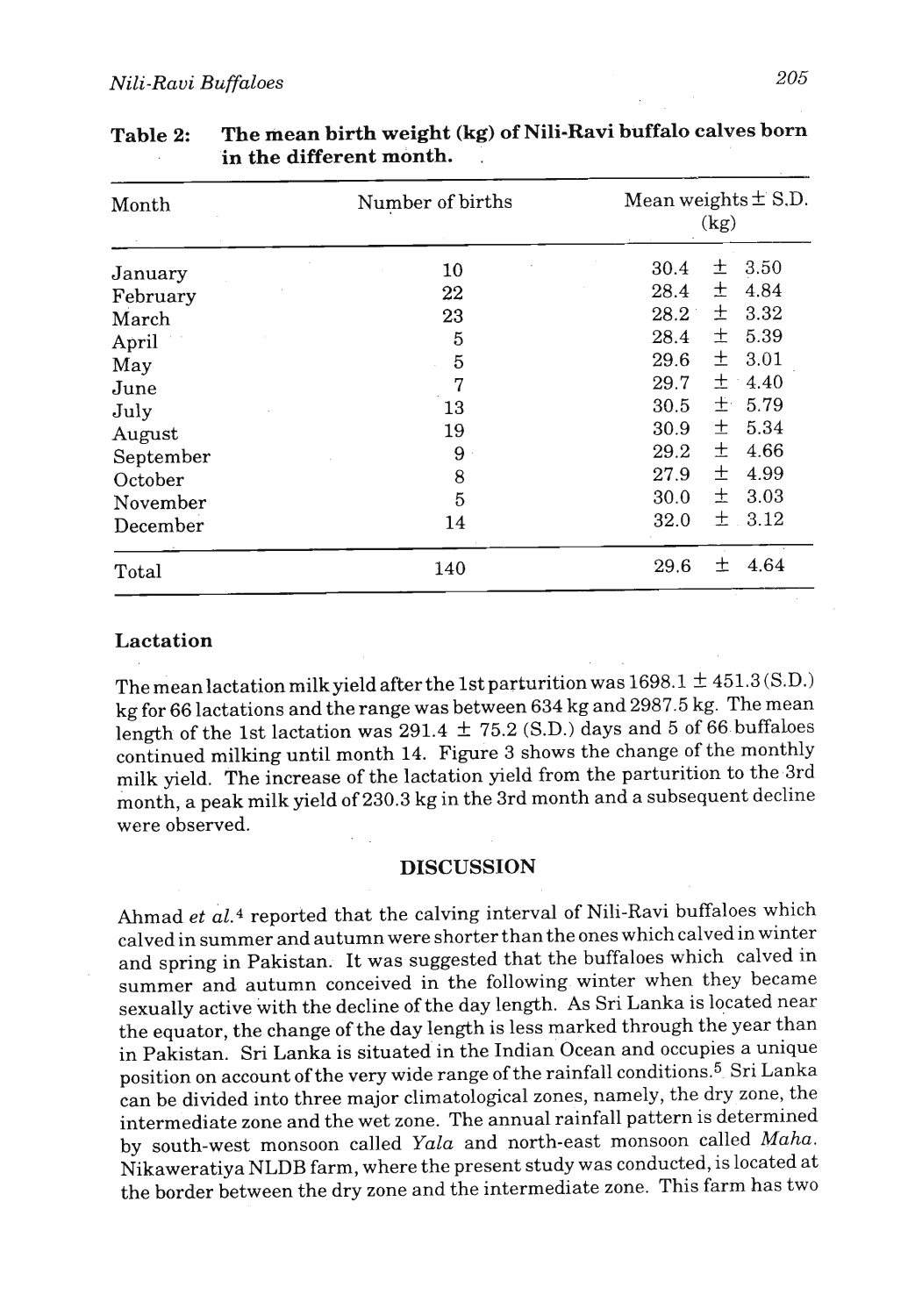rain seasons during one year. One is the light rain season in April and May during South-West monsoon, another is the heavy rain season in October and November during North-East monsoon

|  | Table 3: Correlation coefficients among the calving-to-1st service in- |  |  |  |  |
|--|------------------------------------------------------------------------|--|--|--|--|
|  | terval (CTF), the birth weight (BW), the rainfall (RF), the            |  |  |  |  |
|  | minimum temperature (MIT), the maximum temperature                     |  |  |  |  |
|  | (MAT), the day humidity (DH) and the night humidity (NH) in            |  |  |  |  |
|  | Nili-Ravi buffaloes at Nikaweratiya, Sri Lanka.                        |  |  |  |  |

|            | (MAT), the day humidity (DH) and the night humidity (NH) in<br>Nili-Ravi buffaloes at Nikaweratiya, Sri Lanka. |                      |          |         |         |         |  |  |
|------------|----------------------------------------------------------------------------------------------------------------|----------------------|----------|---------|---------|---------|--|--|
|            | NH                                                                                                             | DH                   | MAT      | MIT     | RF      | BW      |  |  |
| <b>CTF</b> | $-0.47$                                                                                                        | $-0.64$ <sup>*</sup> | $0.74**$ | 0.12    | $-0.36$ | $-0.06$ |  |  |
| <b>BW</b>  | $0.66*$                                                                                                        | 0.44                 | 0.05     | 0.45    | $0.63*$ |         |  |  |
| RF         | $0.73***$                                                                                                      | 0.42                 | $-0.21$  | $-0.07$ |         |         |  |  |
| <b>MIT</b> | 0.50 <sub>1</sub>                                                                                              | 0.56                 | 0.01     |         |         |         |  |  |
| <b>MAT</b> | $-0.36$                                                                                                        | $-0.75**$            |          |         |         |         |  |  |
| DH         | 0.79                                                                                                           |                      |          |         |         |         |  |  |

\* P< 0.05, \*\* P< 0.01.

The monthly changes of the mean minimum temperature, the mean maximum temperature, the mean day humidity, the mean night humidity and the rainfall were compared with the calving-to-1st service interval and the birth weight (Fig. 4). Data of the monthly birth weight is moved 2 months forward for analysis. A fetus grows particularly at the end of the pregnant period. The weight of the fetus increases two fold during the last 2 months before the birth. The birth weight is highly influenced in this period. Therefore, the birth weight moved 2 months forward reflects the growth of the fetus in Figure 4. The environmental factors, particularly, the rainfall affected the changes of the calving-to-1st service interval and the birth weight. While a positive relationship is apparently found between the birth weight and the rainfall, the calvingto-1st service interval declined with the onset ofrains i.e. during February - April and August - October. Table 3 shows correlation coefficients between the calving-to-1st service interval, birth weight and environmental factors.

The calving-to-1st service interval had a negative correlation with the rainfall, although it was not significant  $(r=0.36, p>0.05)$ . This result means that the post-partum anoestrus period is short after rainfall peaks. Previous reports show that conceptions mainly occurred during the 2-5 months after the North-East monsoon in indigenous<sup>1</sup> and Murrah buffaloes.<sup>2,6</sup> The number of rainfall peaks during one year is different, based on the rainfall pattern of research farms. However, the short post-partum period after the rainfall peak is explained by better pasture growth and the improvement of the pasture quality, so that buffaloes are in good nutritional status and are suitable for conception.'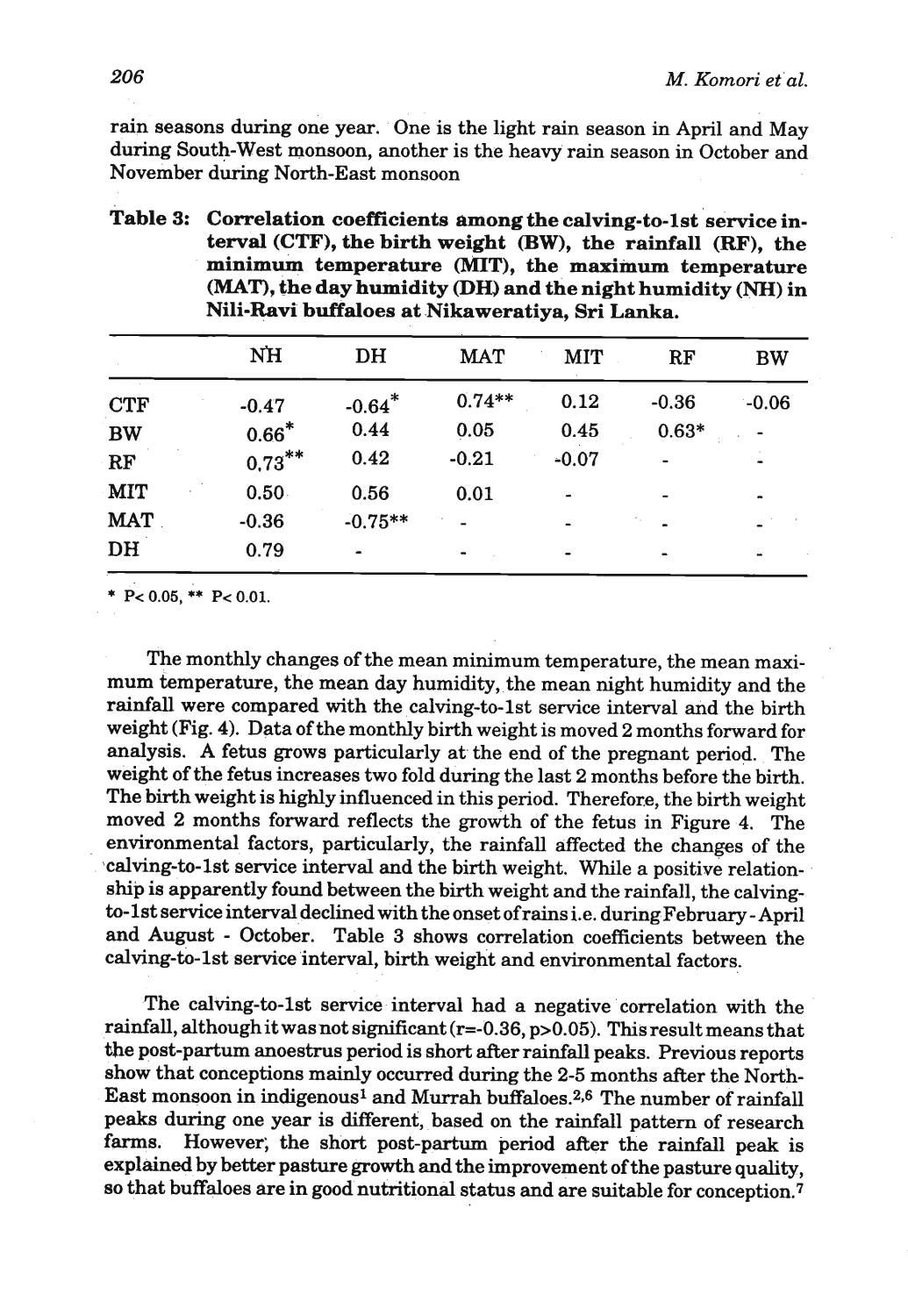

**Figure 3: The changes of the 1st lactation yield per month (kg) in Nilli-Ravi buffaloes.** 



Figure 4: The comparison of the calving-tolst service interval (CTF), and the **birth weight (BW), with the changes of the rainfall (RF), the minimum temperature** (MIT), **the maximum temperature (MAT), the day humidity (DH) and the night humidity (NH)** in **Nili-Ravi buffaloes at Nikaweratiya, Sri Lanka.**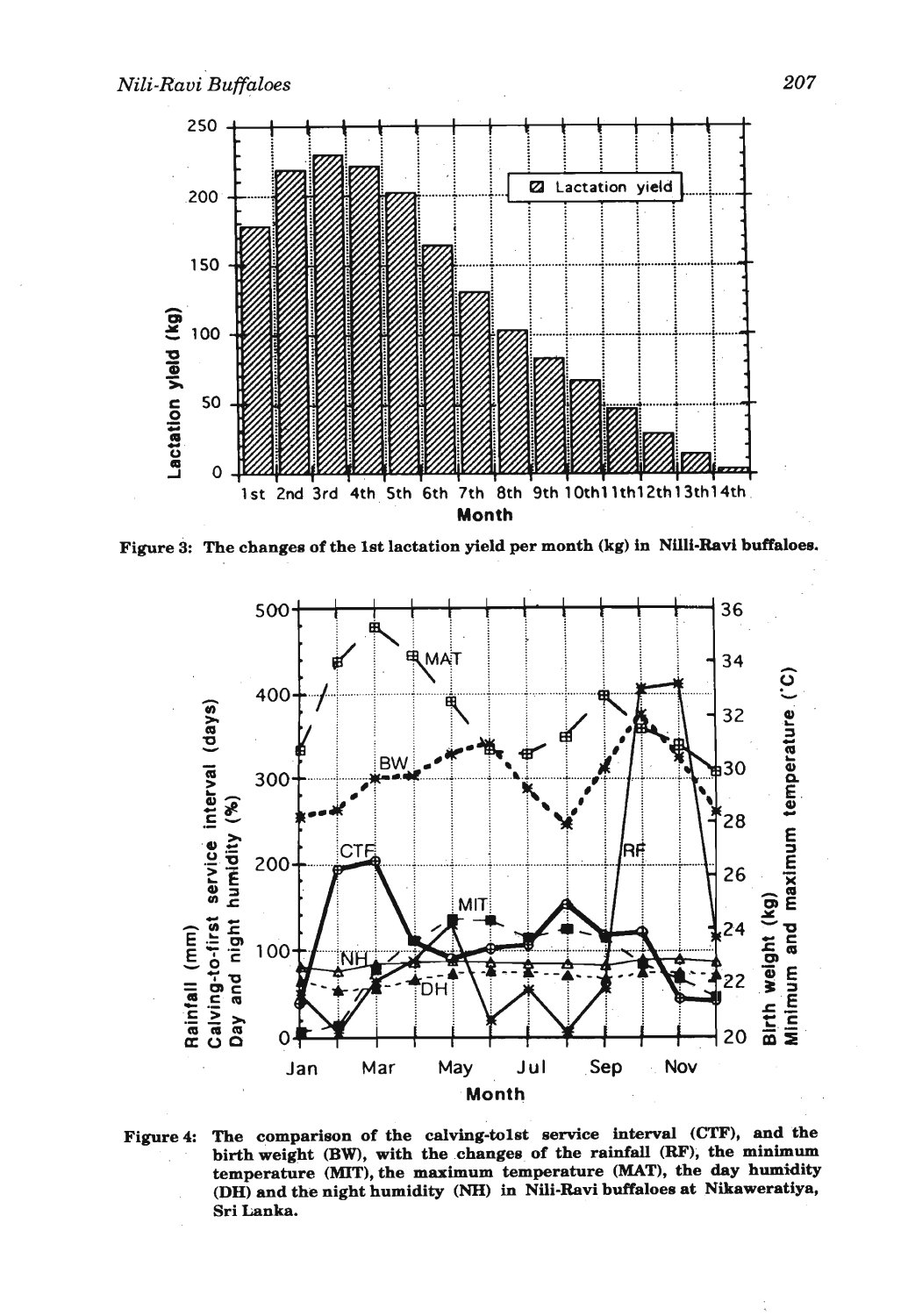Rajaratne and Ranawana<sup>8</sup> related the difference in pasture quality between the dry and the wet seasons to mineral concentrations in plasma.

The birth weight showed a significant positive correlation with the rainfall (r=0,63, Pc0.05). The improvement of the pasture quality with the increase of the rainfall influenced the growth of the fetus and the birth weight indirectly. Mohamed and Jayaruban<sup>9</sup> reported that supplementary feeding increased body weight gains and decreased the interval from calving to the onset of the first oestrus and to the conception in the indigenous and Murrah buffaloes. Furthermore, they reported that all animals showed a loss in body weight and were not in good nutritional status around the months of September (good pasture for the Nili-Ravi herd was difficult to find before the rains particularly, in March and September). This assumption is supported by the report that lighter buffaloes (less than 400 kg) significantly required longer time for post-partum ovulation than heavier ones (more than 400 kg) in Egyptian buffaloes.7

Heat stress reduces the duration and intensity of oestrus. Oestrus is optimal under cool conditions for most livestock.<sup>10,11</sup> The maximum temperature had a highly significant positive correlation with the calving-to-1st service interval  $(r=0.74, P<0.01)$ . This means that the high temperature condition causes the long post-partum anoestrus in buffaloes. On the other hand, it is reported that neither high nor low temperature affects the time of oestrus onset or the duration of oestrus, so that climatic factors may not be a major source of variation for the  $\alpha$  cestrus cycle in swamp buffaloes in the temperate zone.<sup>12,13</sup> However, the high ambient temperature would probably evoke stress and reduce the sexual activity of Nili-Ravi buffaloes in Sri **Lanka.** 

A negative correlation between the day humidity and the calving-to-1st service interval was found to be significant  $(r=0.64, p<0.05)$ . Most research workers have related heat tolerance to various combinations oftemperature and humidity. It is clear that high humidity at elevated temperatures acts as a powerful stress factor in the sexual activity of cattle.14 However, buffalo cows in the present study shortened the post-partum anoestrus period with the rise of the day humidity. This difference may be due to two reasons. First is the highly significant negative correlation  $(r=-0.75, p<0.01)$  between the day humidity and the maximum temperature. The condition might be somewhat humid but the maximum temperature was low in such a condition. In the second place, the change ofthe humidity relied on the change ofthe rainfall. The correlation between daytime humidity and rainfall although positive was not significant ( $r = 0.42$ ,  $p > 0.05$ ). Although the condition was humid owing to the rich rainfall, buffalo cows were in good nutritional position during this period. While a hot and humid environmental condition during the last trimester of pregnancy reduced the birth weight of cattle,<sup>15</sup> the correlation between the night humidity and the birth weight was significantly positive (r=0.66, pc0.05) **in** the present study. However, it is also possible to explain this correlation by the rainfall pattern as well as the above-mentioned negative correlation between the day humidity and the calving-to-1st service interval.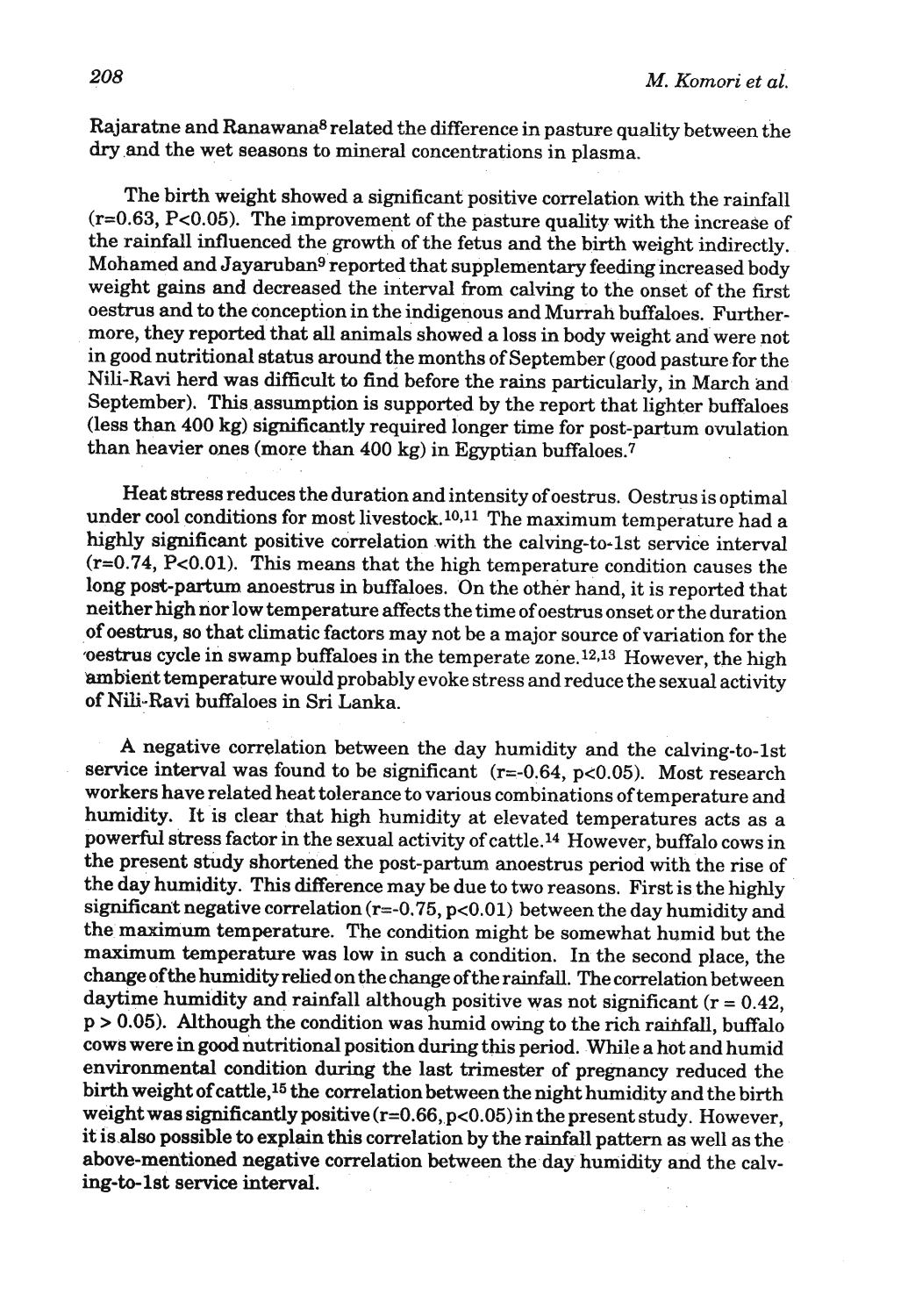It is difficult to explain the growth of buffaloes, from only the nutritional status, management, sequence of calving, breeding age, body weight of dam or season of calving. The mean body weight ofmale at the different age was always heavier than that of female. The temporary decline of the mean body weight gains per day was observed after  $3$  months of age (Fig. 1). This might be the influence of weaning which had started on that time. As shown in Figure 2, the birth weight appears to be one of the fadors related to growth. Heavy calves at birth always grew better than the light ones.

Juma *et al.* **16** reported that the total milking yield was affected by parity in Iraqi buffaloes. The total milking yield increased till the 4th lactation. In the present study, the records of the lactation were collected only from the 1st lactation. The 1st lactation yield was 1698.1 kg. This result is higher than the 1st lactation yield of 1554.0 kg in Murrah buffaloes imported to Sri Lanka and 1592.5 kg in the locally bred Murrahs, which were descendants of the stock imported in 1937.2 However, the 1st lactation length of 345.7 days in imported Murrahs and 363.9 daysin the locally bredMurrahs arelonger than that of291.4 days in imported Nili-Ravi buffaloes.

As this study was conducted in Nili-Ravi buffaloes just after their importation from Pakistan, the results were restricted only to the 1st or 2nd calving. The calving-to-1st service interval and birth weight were already influenced by the environmental factors in Sri Lanka. From now on, not only the 1st calving but also the subsequent calving and lactation should be investigated and compared. The introduction of the new buffalo herds is still continued in order to develop and improve the dairy production and the genetic potential of the indigenous buffaloes. However **farm** management must take into consideration the effect of seasonal environmental changes in Sri Lanka.

#### **Acknowledgement**

This study was conducted during an exchange visit between the Japanese Educational ministry qnd the Ministry of Higher Education of **SriLanka.** The authors acknowledge the assistance in statistical analysis by B.L. Peiris, Department of Crop Science, University of Peradeniya and the cooperation of K. Jinadasa of the National Livestock Development Board.

#### **References**

- **1.** Kumaratileke W.L.J.S. & Buvanendran **V..** (1979). A survey of production characteristics of indigenous buffaloes in Sri Lanka. *Ceylon Veterinary Journal 27:* 10-13.
- 2. Rajamahendran R., Ravindran V. & Kumaragunaratnam S. (1981). A study on the performance of Murrah buffaloes at Polonnaruwa in Sri Lanka. *Journal of the National Agricultural Society of Ceylon 17-18:*  123-128.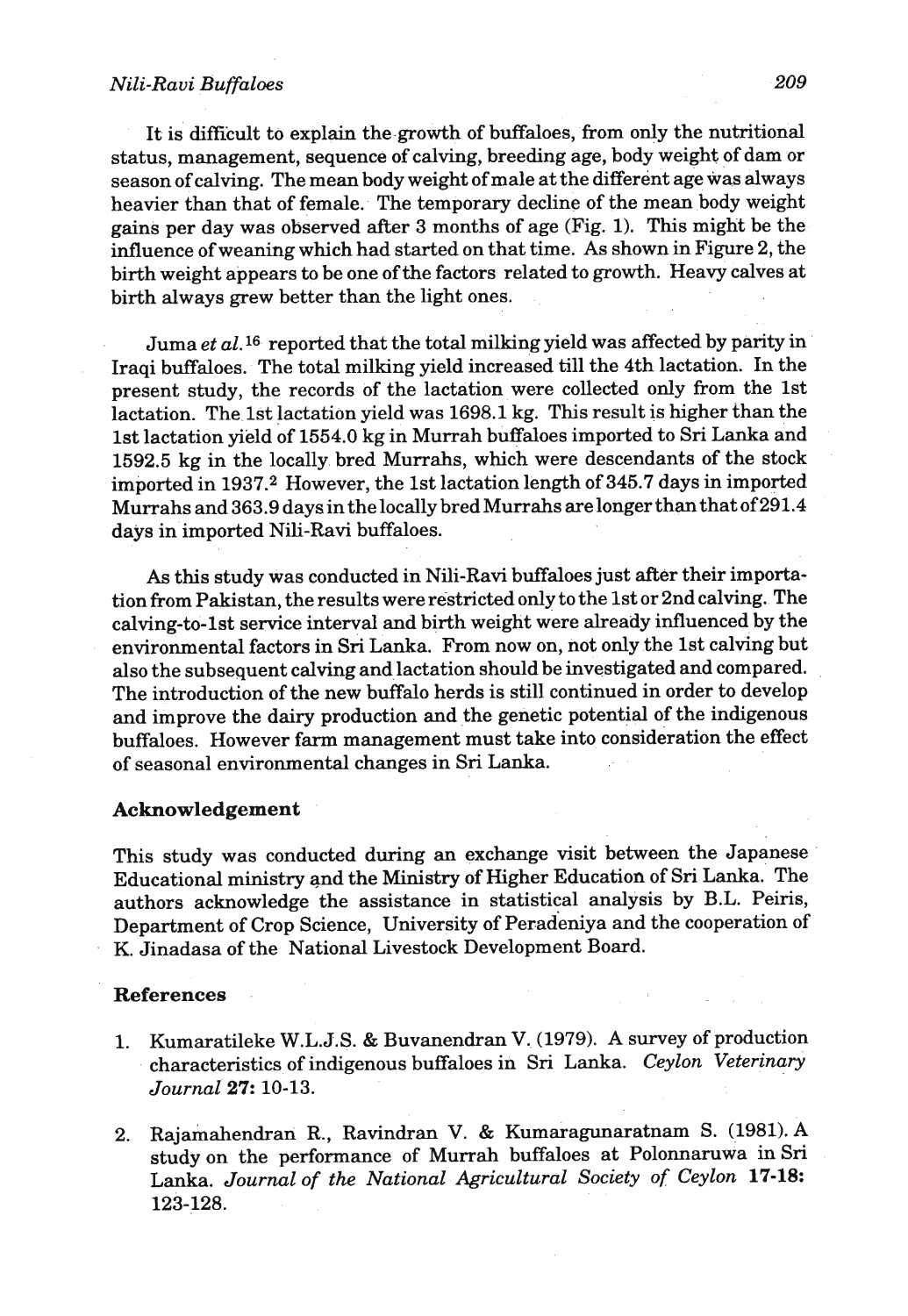- **3.** Usmani R.H., Aharnad M., Inskeep E.K., Dailey R.A., Lewis P.E. & Lewis G.S. (1985). Uterine involution and post-partum ovarian activity in Nili-Ravi buffaloes. *Theriogenology* 24(4): 435-448.
- 4. Ahrnad N., Chaudhry R.A. & Khan B.B. (1981). Effect of month and season of calving on the length of subsequent calving interval in Nili-Ravi buffaloes. *Animal Reproduction Science 3:* 301-306.
- 5. Sirinanda RU. (1983). Rainfall variability patterns and agricultural production in Sri Lanka. In *Climate, Water and Agriculture in Sri Lanka.* (Eds. M.M. Yoshino, I. Kayane & C.M. Madduma Bandara) pp. 83- 110. Institute of Geoscience, University of Tsukuba, Ibaraki, Japan.
- 6. Lundstrom **K,** Abeygunawardena H., De Silva L.N.A. & Perera B.M.A.O. (1982). Environmental influence on calving interval and estimates of its repeatability in the Murrah buffalo in Sri Lanka. *Animal Reproduction Science 5:* 99-109.
- 7. Mohamed Ali A. & El Sheikh A.S. (1983). Post-partum ovulation in a herd of Egyptian buffaloes, *Indian Journal of Animal Science 53:* 485-487.
- 8. Rajaratne A.A.J. & Ranawana S.S.E. (1982). Effects of season on the mineral concentration in cattle and buffaloes. *Ceylon Veterinary Journal 30:* 34.
- 9. Mohamed A.R. & Jayaruban M.G. , (1991). Reproductive performance and body weight changes of the Lankan and Murrah buffalo in Sri Lanka. In Buffalo and Goats in Asia: Genetic Diversity and its Application.(Ed. N.M.) Tulloh) pp. 67-75. ACIAR, Kuala Lurnpur, Malaysia.
- 10. Fuquay J.W. (1981). Heat stress as it affects animal production. *Journal ofAnima1. Science 52:* 164-174.
- 11. Thompson G.E. (1973). Climatic physiology of cattle. *Journal of Dairy Research* 40: 441-473.
- 12. Kanai Y. (1987). Studies on the oestrous cycle in the swamp buffalo *(Bubalus bubalis). Memoirs of the Institute of Agriculture and Forestry, University of Tsukuba (Agriculture and Forestry Science)* 3: 1-60.
- 13. Kanai Y. & Shimizu H. (1983). Characteristics of the oestrus cycle of the swamp buffalo under temperate conditions. *Theriogenology* 19: 593-602.
- 14. Bianca W. (1965). Cattle in a hot environment. *Journal of Dairy Research 32:* 291-345.